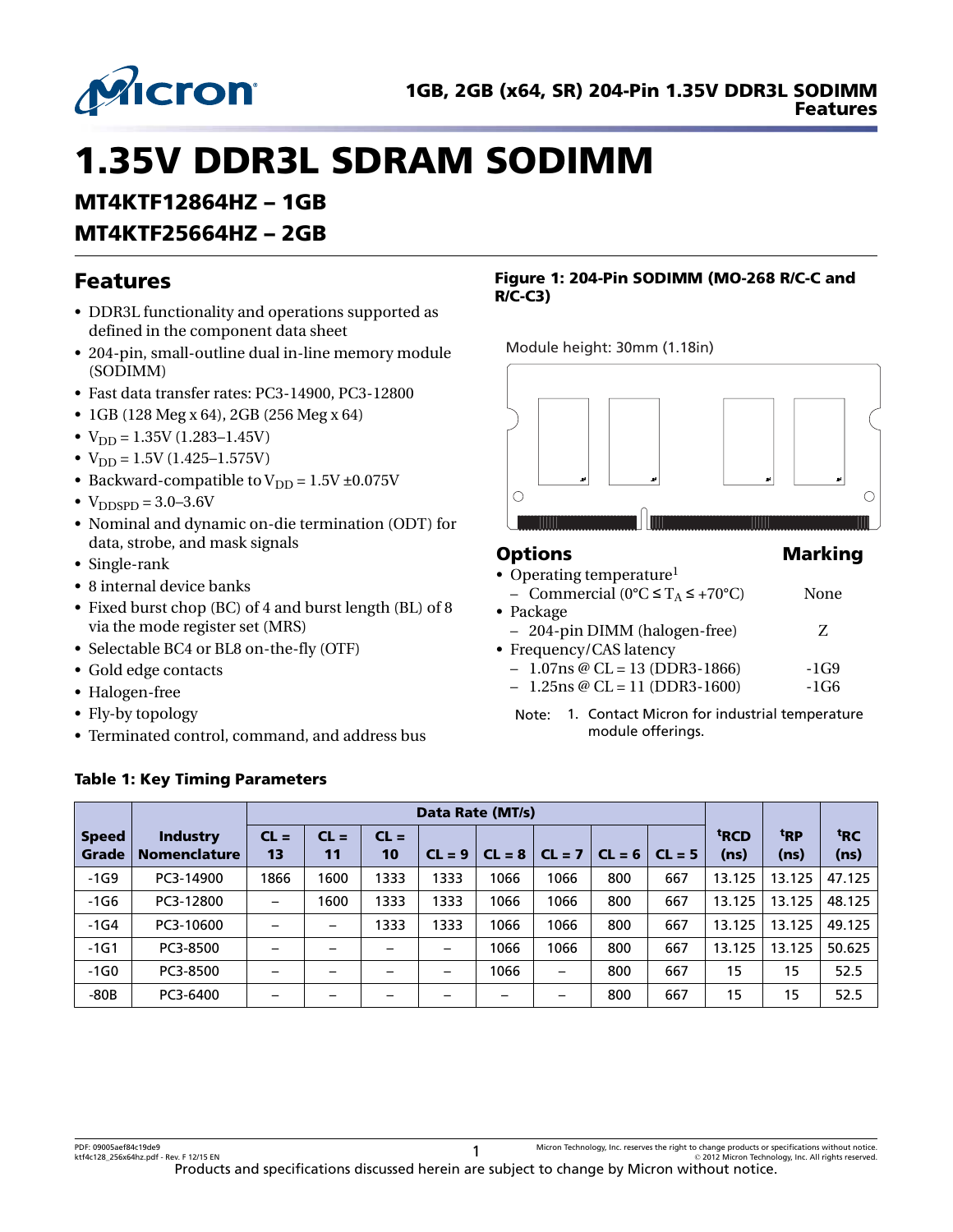

### Table 2: Addressing

| Parameter            | 1GB                | 2GB                |  |
|----------------------|--------------------|--------------------|--|
| Refresh count        | 8K                 | 8Κ                 |  |
| Row address          | 16K A[13:0]        | 32K A[14:0]        |  |
| Device bank address  | 8 BA[2:0]          | 8 BA[2:0]          |  |
| Device configuration | 2Gb (128 Meg x 16) | 4Gb (256 Meg x 16) |  |
| Column address       | 1K A[9:0]          | 1K A[9:0]          |  |
| Module rank address  | 1 S0#              | 1 S0#              |  |

### Table 3: Part Numbers and Timing Parameters – 1GB Modules

Base device: MT41K128M16,<sup>1</sup> 2Gb DDR3L SDRAM

| Part Number <sup>2</sup> | <b>Module</b><br><b>Density</b> | Configuration | <b>Module</b><br><b>Bandwidth</b> | <b>Memory Clock/</b><br><b>Data Rate</b> | <b>Clock Cycles</b><br>$(CL-$ <sup>t</sup> RCD- <sup>t</sup> RP) |
|--------------------------|---------------------------------|---------------|-----------------------------------|------------------------------------------|------------------------------------------------------------------|
| MT4KTF12864HZ-1G6        | 1GB                             | 128 Meg x 64  | 12.8 GB/s                         | 1.25ns/1600 MT/s                         | $11 - 11 - 11$                                                   |

#### Table 4: Part Numbers and Timing Parameters – 2GB Modules

Base device: MT41K256M16,<sup>1</sup> 4Gb DDR3L SDRAM

| Part Number <sup>2</sup> | <b>Module</b><br><b>Density</b> | Configuration | <b>Module</b><br><b>Bandwidth</b> | <b>Memory Clock/</b><br>Data Rate | <b>Clock Cycles</b><br>(CL- <sup>t</sup> RCD- <sup>t</sup> RP) |
|--------------------------|---------------------------------|---------------|-----------------------------------|-----------------------------------|----------------------------------------------------------------|
| MT4KTF25664HZ-1G9        | 2GB                             | 256 Meg x 64  | $14.9$ GB/s                       | 1.07ns/1866 MT/s                  | $13 - 13 - 13$                                                 |
| MT4KTF25664HZ-1G6        | 2GB                             | 256 Meg x 64  | 12.8 GB/s                         | 1.25ns/1600 MT/s                  | $11 - 11 - 11$                                                 |

Notes: 1. The data sheet for the base device can be found on Micron's Web site.

2. All part numbers end with a two-place code (not shown) that designates component and PCB revisions. Consult factory for current revision codes. Example: MT4KTF25664HZ-1G9P1.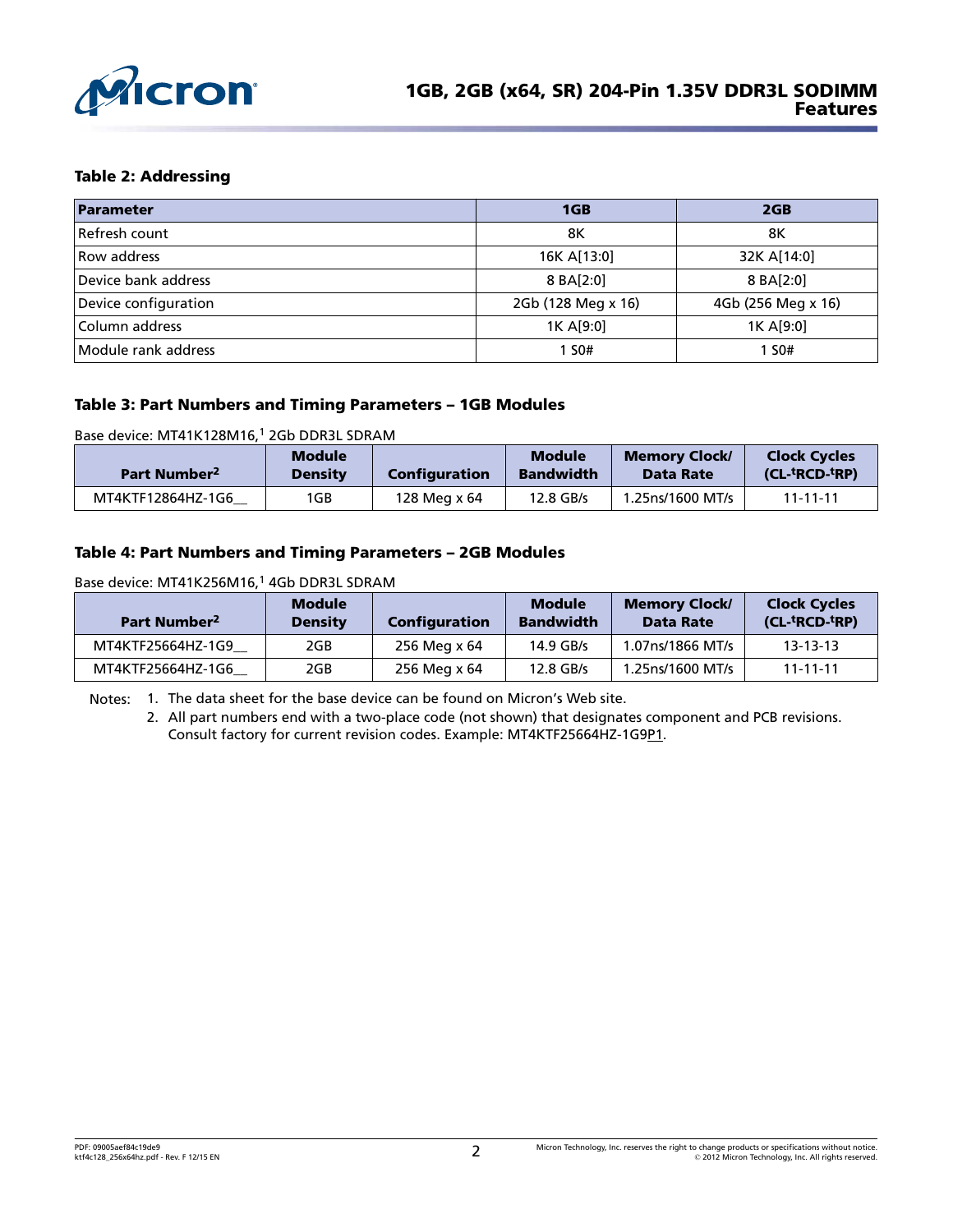

# Pin Assignments

### Table 5: Pin Assignments

|     | <b>204-Pin DDR3 SODIMM Front</b> |     |                            |     |                 |                   |                          | 204-Pin DDR3 SODIMM Back |                       |     |                       |     |                  |     |                            |
|-----|----------------------------------|-----|----------------------------|-----|-----------------|-------------------|--------------------------|--------------------------|-----------------------|-----|-----------------------|-----|------------------|-----|----------------------------|
| Pin | <b>Symbol</b>                    | Pin | <b>Symbol</b>              | Pin | <b>Symbol</b>   | Pin               | <b>Symbol</b>            | Pin                      | <b>Symbol</b>         | Pin | <b>Symbol</b>         | Pin | <b>Symbol</b>    | Pin | <b>Symbol</b>              |
| 1   | V <sub>REFDQ</sub>               | 53  | <b>DQ19</b>                | 105 | $V_{DD}$        | 157               | DQ42                     | $\overline{2}$           | $V_{SS}$              | 54  | $V_{SS}$              | 106 | $V_{DD}$         | 158 | DQ46                       |
| 3   | Vss                              | 55  | <b>V<sub>SS</sub></b>      | 107 | A10             | 159               | DQ43                     | 4                        | DQ4                   | 56  | DQ28                  | 108 | BA1              | 160 | DQ47                       |
| 5   | DQ0                              | 57  | DQ24                       | 109 | BA0             | 161               | $V_{SS}$                 | 6                        | DQ5                   | 58  | DQ29                  | 110 | RAS#             | 162 | $V_{SS}$                   |
| 7   | DQ1                              | 59  | <b>DQ25</b>                | 111 | $V_{DD}$        | 163               | DQ48                     | 8                        | <b>V<sub>ss</sub></b> | 60  | <b>V<sub>SS</sub></b> | 112 | $V_{DD}$         | 164 | <b>DQ52</b>                |
| 9   | $V_{SS}$                         | 61  | $V_{SS}$                   | 113 | WE#             | 165               | DQ49                     | 10                       | DQS0#                 | 62  | DQ3#                  | 114 | <b>SO#</b>       | 166 | <b>DQ53</b>                |
| 11  | DM <sub>0</sub>                  | 63  | DM <sub>3</sub>            | 115 | CAS#            | 167               | $V_{SS}$                 | 12                       | DQS0                  | 64  | DQ3                   | 116 | ODT <sub>0</sub> | 168 | <b>V<sub>SS</sub></b>      |
| 13  | $V_{SS}$                         | 65  | <b>V<sub>SS</sub></b>      | 117 | $V_{DD}$        | 169               | DQS6#                    | 14                       | <b>V<sub>SS</sub></b> | 66  | <b>V<sub>SS</sub></b> | 118 | $V_{DD}$         | 170 | DM <sub>6</sub>            |
| 15  | DQ <sub>2</sub>                  | 67  | DQ26                       | 119 | A13             | 171               | DQS6                     | 16                       | DQ6                   | 68  | DQ30                  | 120 | <b>NC</b>        | 172 | <b>V<sub>SS</sub></b>      |
| 17  | DQ3                              | 69  | DQ27                       | 121 | <b>NC</b>       | 173               | V <sub>SS</sub>          | 18                       | DQ7                   | 70  | DQ31                  | 122 | <b>NC</b>        | 174 | DQ54                       |
| 19  | $V_{SS}$                         | 71  | $V_{SS}$                   | 123 | $V_{DD}$        | 175               | DQ50                     | 20                       | $V_{SS}$              | 72  | $V_{SS}$              | 124 | V <sub>DD</sub>  | 176 | <b>DQ55</b>                |
| 21  | DQ8                              | 73  | CKE <sub>0</sub>           | 125 | <b>NC</b>       | 177               | <b>DQ51</b>              | 22                       | <b>DQ12</b>           | 74  | <b>NC</b>             | 126 | VREFCA           | 178 | V <sub>SS</sub>            |
| 23  | DQ <sub>9</sub>                  | 75  | V <sub>DD</sub>            | 127 | $V_{SS}$        | 179               | $V_{SS}$                 | 24                       | <b>DQ13</b>           | 76  | $V_{DD}$              | 128 | $V_{SS}$         | 180 | DQ60                       |
| 25  | $V_{SS}$                         | 77  | <b>NC</b>                  | 129 | DQ32            | 181               | <b>DQ56</b>              | 26                       | <b>V<sub>SS</sub></b> | 78  | <b>NC</b>             | 130 | DQ36             | 182 | DQ61                       |
| 27  | DQS1#                            | 79  | BA <sub>2</sub>            | 131 | DQ33            | 183               | <b>DQ57</b>              | 28                       | DM <sub>1</sub>       | 80  | NF/A14 <sup>1</sup>   | 132 | DQ37             | 184 | $V_{SS}$                   |
| 29  | DQS1                             | 81  | $V_{DD}$                   | 133 | $V_{SS}$        | 185               | V <sub>SS</sub>          | 30                       | RESET#                | 82  | $V_{DD}$              | 134 | $V_{SS}$         | 186 | DQS7#                      |
| 31  | $V_{SS}$                         | 83  | A12                        | 135 | DQS4#           | 187               | DM7                      | 32                       | $V_{SS}$              | 84  | A11                   | 136 | DM4              | 188 | DQS7                       |
| 33  | DQ10                             | 85  | A <sub>9</sub>             | 137 | DQS4            | 189               | $V_{SS}$                 | 34                       | <b>DQ14</b>           | 86  | A7                    | 138 | $V_{SS}$         | 190 | <b>V<sub>SS</sub></b>      |
| 35  | <b>DQ11</b>                      | 87  | V <sub>DD</sub>            | 139 | $V_{SS}$        | 191               | <b>DQ58</b>              | 36                       | <b>DQ15</b>           | 88  | $V_{DD}$              | 140 | DQ38             | 192 | DQ62                       |
| 37  | $V_{ss}$                         | 89  | A <sub>8</sub>             | 141 | DQ34            | 193               | DQ59                     | 38                       | $V_{ss}$              | 90  | A <sub>6</sub>        | 142 | DQ39             | 194 | DQ63                       |
| 39  | <b>DQ16</b>                      | 91  | A <sub>5</sub>             | 143 | <b>DQ35</b>     | 195               | $V_{SS}$                 | 40                       | DQ20                  | 92  | A <sub>4</sub>        | 144 | $V_{SS}$         | 196 | <b>V<sub>SS</sub></b>      |
| 41  | <b>DQ17</b>                      | 93  | $\mathsf{V}_{\mathsf{DD}}$ | 145 | $V_{SS}$        | 197               | SA <sub>0</sub>          | 42                       | DQ21                  | 94  | $V_{DD}$              | 146 | <b>DQ44</b>      | 198 | <b>EVENT#</b>              |
| 43  | $V_{SS}$                         | 95  | A <sub>3</sub>             | 147 | DQ40            | 199               | V <sub>DDSPD</sub>       | 44                       | $V_{SS}$              | 96  | A <sub>2</sub>        | 148 | DQ45             | 200 | <b>SDA</b>                 |
| 45  | DQS2#                            | 97  | A1                         | 149 | DQ41            | 201               | SA <sub>1</sub>          | 46                       | DM <sub>2</sub>       | 98  | A <sub>0</sub>        | 150 | $V_{SS}$         | 202 | <b>SCL</b>                 |
| 47  | DQS2                             | 99  | V <sub>DD</sub>            | 151 | $V_{SS}$        | 203               | $V_{TT}$                 | 48                       | <b>V<sub>ss</sub></b> | 100 | $V_{DD}$              | 152 | DQS5#            | 204 | $\mathsf{V}_{\mathsf{TT}}$ |
| 49  | $V_{SS}$                         | 101 | CK <sub>0</sub>            | 153 | DM <sub>5</sub> | $\qquad \qquad -$ | $\overline{\phantom{0}}$ | 50                       | DQ22                  | 102 | CK1                   | 154 | DQS5             | -   | $\qquad \qquad -$          |
| 51  | <b>DQ18</b>                      | 103 | CK0#                       | 155 | $V_{SS}$        | $\qquad \qquad -$ | -                        | 52                       | DQ23                  | 104 | CK1#                  | 156 | $V_{SS}$         | -   | -                          |

Note: 1. Pin 80 is NF for 1GB; A14 for 2GB.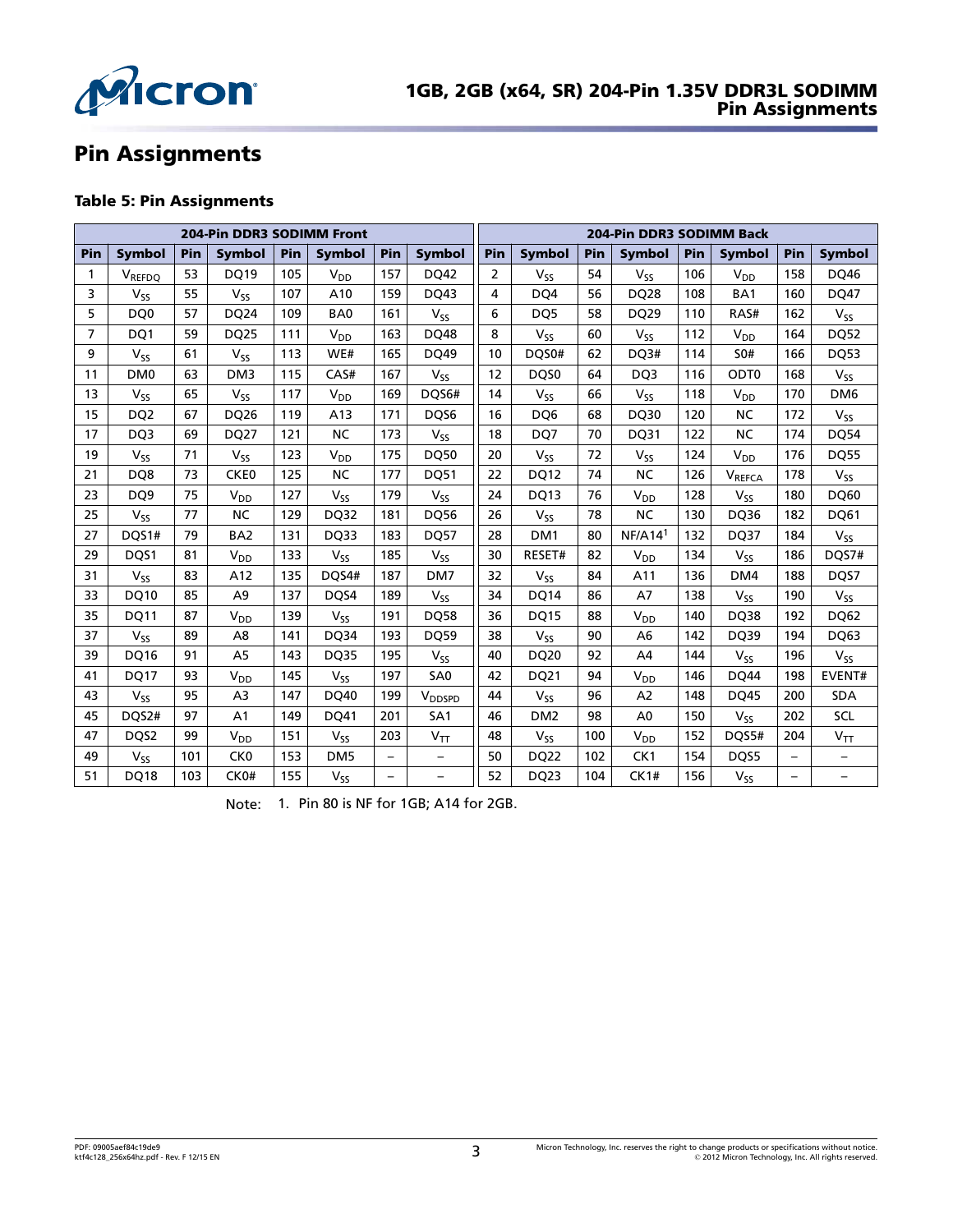

# Pin Descriptions

The pin description table below is a comprehensive list of all possible pins for all DDR3 modules. All pins listed may not be supported on this module. See Pin Assignments for information specific to this module.

### Table 6: Pin Descriptions

| <b>Symbol</b>   | <b>Type</b>       | <b>Description</b>                                                                                                                                                                                                                                                                                                                                                                                                                                                                                                                             |
|-----------------|-------------------|------------------------------------------------------------------------------------------------------------------------------------------------------------------------------------------------------------------------------------------------------------------------------------------------------------------------------------------------------------------------------------------------------------------------------------------------------------------------------------------------------------------------------------------------|
| Ax              | Input             | Address inputs: Provide the row address for ACTIVE commands, and the column ad-<br>dress and auto precharge bit (A10) for READ/WRITE commands, to select one location<br>out of the memory array in the respective bank. A10 sampled during a PRECHARGE<br>command determines whether the PRECHARGE applies to one bank (A10 LOW, bank<br>selected by BAx) or all banks (A10 HIGH). The address inputs also provide the op-code<br>during a LOAD MODE command. See the Pin Assignments table for density-specific ad-<br>dressing information. |
| <b>BAx</b>      | Input             | Bank address inputs: Define the device bank to which an ACTIVE, READ, WRITE, or<br>PRECHARGE command is being applied. BA define which mode register (MR0, MR1,<br>MR2, or MR3) is loaded during the LOAD MODE command.                                                                                                                                                                                                                                                                                                                        |
| CKx,<br>CKx#    | Input             | Clock: Differential clock inputs. All control, command, and address input signals are<br>sampled on the crossing of the positive edge of CK and the negative edge of CK#.                                                                                                                                                                                                                                                                                                                                                                      |
| <b>CKEx</b>     | Input             | Clock enable: Enables (registered HIGH) and disables (registered LOW) internal circui-<br>try and clocks on the DRAM.                                                                                                                                                                                                                                                                                                                                                                                                                          |
| <b>DMx</b>      | Input             | Data mask (x8 devices only): DM is an input mask signal for write data. Input data<br>is masked when DM is sampled HIGH, along with that input data, during a write ac-<br>cess. Although DM pins are input-only, DM loading is designed to match that of the<br>DQ and DQS pins.                                                                                                                                                                                                                                                              |
| <b>ODTx</b>     | Input             | On-die termination: Enables (registered HIGH) and disables (registered LOW) termi-<br>nation resistance internal to the DDR3 SDRAM. When enabled in normal operation,<br>ODT is only applied to the following pins: DQ, DQS, DQS#, DM, and CB. The ODT input<br>will be ignored if disabled via the LOAD MODE command.                                                                                                                                                                                                                         |
| Par_In          | Input             | Parity input: Parity bit for Ax, RAS#, CAS#, and WE#.                                                                                                                                                                                                                                                                                                                                                                                                                                                                                          |
| RAS#, CAS#, WE# | Input             | <b>Command inputs:</b> RAS#, CAS#, and WE# (along with S#) define the command being<br>entered.                                                                                                                                                                                                                                                                                                                                                                                                                                                |
| RESET#          | Input<br>(LVCMOS) | Reset: RESET# is an active LOW asychronous input that is connected to each DRAM<br>and the registering clock driver. After RESET# goes HIGH, the DRAM must be reinitial-<br>ized as though a normal power-up was executed.                                                                                                                                                                                                                                                                                                                     |
| Sx#             | Input             | Chip select: Enables (registered LOW) and disables (registered HIGH) the command<br>decoder.                                                                                                                                                                                                                                                                                                                                                                                                                                                   |
| SAx             | Input             | Serial address inputs: Used to configure the temperature sensor/SPD EEPROM ad-<br>dress range on the $I^2C$ bus.                                                                                                                                                                                                                                                                                                                                                                                                                               |
| SCL             | Input             | Serial clock for temperature sensor/SPD EEPROM: Used to synchronize communi-<br>cation to and from the temperature sensor/SPD EEPROM on the I <sup>2</sup> C bus.                                                                                                                                                                                                                                                                                                                                                                              |
| CBx             | $UO$              | Check bits: Used for system error detection and correction.                                                                                                                                                                                                                                                                                                                                                                                                                                                                                    |
| <b>DQx</b>      | I/O               | Data input/output: Bidirectional data bus.                                                                                                                                                                                                                                                                                                                                                                                                                                                                                                     |
| DQSx,<br>DQSx#  | 1/O               | Data strobe: Differential data strobes. Output with read data; edge-aligned with<br>read data; input with write data; center-aligned with write data.                                                                                                                                                                                                                                                                                                                                                                                          |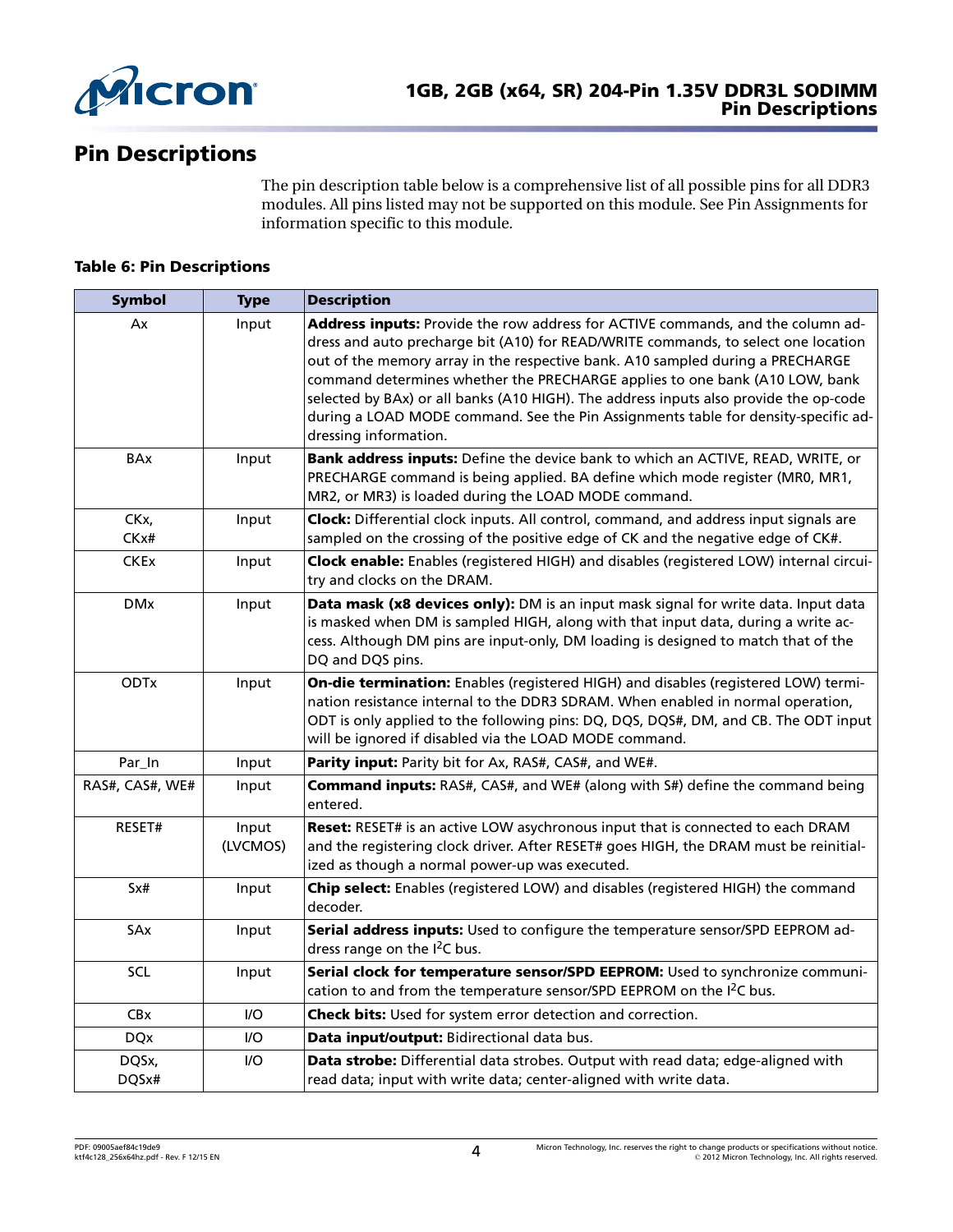

### Table 6: Pin Descriptions (Continued)

| Symbol             | <b>Type</b>            | <b>Description</b>                                                                                                                                                                                                                                                  |
|--------------------|------------------------|---------------------------------------------------------------------------------------------------------------------------------------------------------------------------------------------------------------------------------------------------------------------|
| <b>SDA</b>         | $UO$                   | <b>Serial data:</b> Used to transfer addresses and data into and out of the temperature sen-<br>sor/SPD EEPROM on the I <sup>2</sup> C bus.                                                                                                                         |
| TDQSx,<br>TDQSx#   | Output                 | Redundant data strobe (x8 devices only): TDQS is enabled/disabled via the LOAD<br>MODE command to the extended mode register (EMR). When TDQS is enabled, DM is<br>disabled and TDQS and TDQS# provide termination resistance; otherwise, TDQS# are<br>no function. |
| Err_Out#           | Output<br>(open drain) | <b>Parity error output:</b> Parity error found on the command and address bus.                                                                                                                                                                                      |
| EVENT#             | Output<br>(open drain) | Temperature event: The EVENT# pin is asserted by the temperature sensor when crit-<br>ical temperature thresholds have been exceeded.                                                                                                                               |
| $V_{DD}$           | Supply                 | Power supply: 1.35V (1.283-1.45V) backward-compatible to 1.5V (1.425-1.575V). The<br>component $V_{DD}$ and $V_{DDO}$ are connected to the module $V_{DD}$ .                                                                                                        |
| V <sub>DDSPD</sub> | Supply                 | Temperature sensor/SPD EEPROM power supply: 3.0-3.6V.                                                                                                                                                                                                               |
| <b>V</b> REFCA     | Supply                 | <b>Reference voltage:</b> Control, command, and address $V_{DD}/2$ .                                                                                                                                                                                                |
| V <sub>REFDQ</sub> | Supply                 | <b>Reference voltage:</b> DQ, DM $V_{DD}/2$ .                                                                                                                                                                                                                       |
| $V_{SS}$           | Supply                 | Ground.                                                                                                                                                                                                                                                             |
| $V_{TT}$           | Supply                 | <b>Termination voltage:</b> Used for control, command, and address V <sub>DD</sub> /2.                                                                                                                                                                              |
| NC.                |                        | No connect: These pins are not connected on the module.                                                                                                                                                                                                             |
| <b>NF</b>          |                        | No function: These pins are connected within the module, but provide no functional-<br>ity.                                                                                                                                                                         |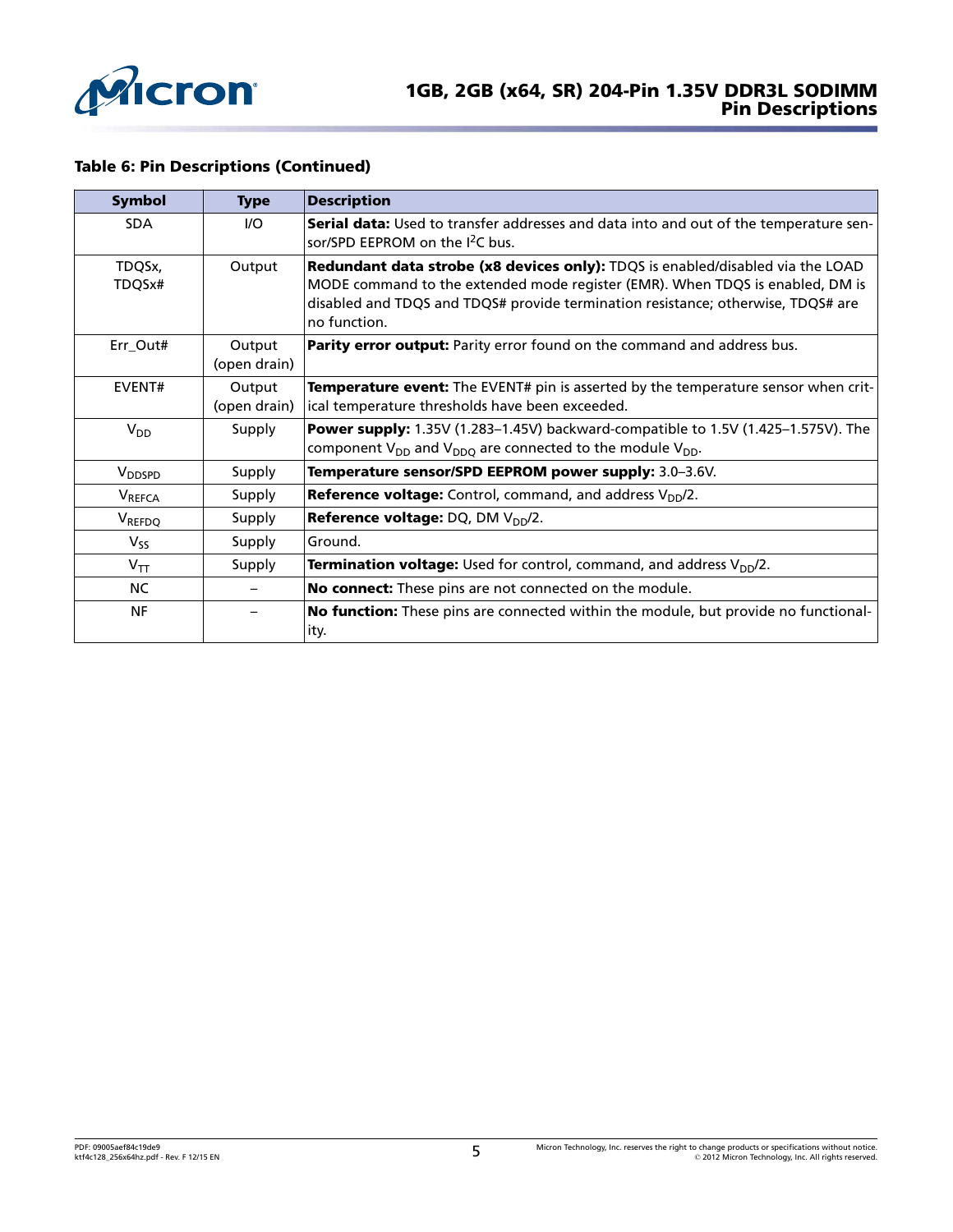

# DQ Map

### Table 7: Component-to-Module DQ Map (PCB 0698, R/C-C)

| <b>Component</b><br><b>Reference</b><br><b>Number</b> | <b>Component</b><br><b>DQ</b> | <b>Module DQ</b>        | <b>Module Pin</b><br><b>Number</b> | <b>Component</b><br><b>Reference</b><br><b>Number</b> | <b>Component</b><br><b>DQ</b> | <b>Module DQ</b> | <b>Module Pin</b><br><b>Number</b> |
|-------------------------------------------------------|-------------------------------|-------------------------|------------------------------------|-------------------------------------------------------|-------------------------------|------------------|------------------------------------|
| U1                                                    | $\pmb{0}$                     | 10                      | 33                                 | U <sub>2</sub>                                        | $\pmb{0}$                     | 26               | 67                                 |
|                                                       | $\mathbf{1}$                  | 13                      | 24                                 |                                                       | $\mathbf{1}$                  | 29               | 58                                 |
|                                                       | $\overline{2}$                | 11                      | 35                                 |                                                       | $\overline{2}$                | 27               | 69                                 |
|                                                       | 3                             | 12                      | 22                                 |                                                       | 3                             | 24               | 57                                 |
|                                                       | $\overline{\mathbf{4}}$       | 14                      | 34                                 |                                                       | $\overline{4}$                | 30               | 68                                 |
|                                                       | 5                             | 8                       | 21                                 |                                                       | 5                             | 28               | 56                                 |
|                                                       | $\boldsymbol{6}$              | 15                      | 36                                 |                                                       | 6                             | 31               | 70                                 |
|                                                       | $\overline{7}$                | 9                       | 23                                 |                                                       | $\overline{7}$                | 25               | 59                                 |
|                                                       | $\bf 8$                       | $\overline{\mathbf{4}}$ | 4                                  |                                                       | 8                             | 16               | 39                                 |
|                                                       | 9                             | $\overline{2}$          | 15                                 |                                                       | 9                             | 22               | 50                                 |
|                                                       | 10                            | 0                       | 5                                  |                                                       | 10                            | 20               | 40                                 |
|                                                       | 11                            | $\bf 6$                 | 16                                 |                                                       | 11                            | 23               | 52                                 |
|                                                       | 12                            | $\mathbf{1}$            | $\overline{7}$                     |                                                       | 12                            | 21               | 42                                 |
|                                                       | 13                            | 3                       | 17                                 |                                                       | 13                            | 18               | 51                                 |
|                                                       | 14                            | 5                       | 6                                  |                                                       | 14                            | 17               | 41                                 |
|                                                       | 15                            | $\overline{7}$          | 18                                 |                                                       | 15                            | 19               | 53                                 |
| U3                                                    | $\pmb{0}$                     | 38                      | 140                                | U4                                                    | $\pmb{0}$                     | 50               | 175                                |
|                                                       | $\mathbf{1}$                  | 37                      | 132                                |                                                       | $\mathbf{1}$                  | 53               | 166                                |
|                                                       | $\overline{2}$                | 39                      | 142                                |                                                       | $\overline{2}$                | 55               | 176                                |
|                                                       | $\overline{\mathbf{3}}$       | 33                      | 131                                |                                                       | $\overline{\mathbf{3}}$       | 49               | 165                                |
|                                                       | $\overline{\mathbf{4}}$       | 34                      | 141                                |                                                       | $\overline{\mathbf{4}}$       | 54               | 174                                |
|                                                       | 5                             | 32                      | 129                                |                                                       | 5                             | 48               | 163                                |
|                                                       | 6                             | 35                      | 143                                |                                                       | $\boldsymbol{6}$              | 51               | 177                                |
|                                                       | $\overline{7}$                | 36                      | 130                                |                                                       | $\overline{7}$                | 52               | 164                                |
|                                                       | 8                             | 41                      | 149                                |                                                       | 8                             | 57               | 183                                |
|                                                       | 9                             | 47                      | 160                                |                                                       | 9                             | 62               | 192                                |
|                                                       | 10                            | 44                      | 146                                |                                                       | 10                            | 56               | 181                                |
|                                                       | 11                            | 43                      | 159                                |                                                       | 11                            | 59               | 193                                |
|                                                       | 12                            | 45                      | 148                                |                                                       | 12                            | 61               | 182                                |
|                                                       | 13                            | 42                      | 157                                |                                                       | 13                            | 58               | 191                                |
|                                                       | 14                            | 40                      | 147                                |                                                       | 14                            | 60               | 180                                |
|                                                       | 15                            | 46                      | 158                                |                                                       | 15                            | 63               | 194                                |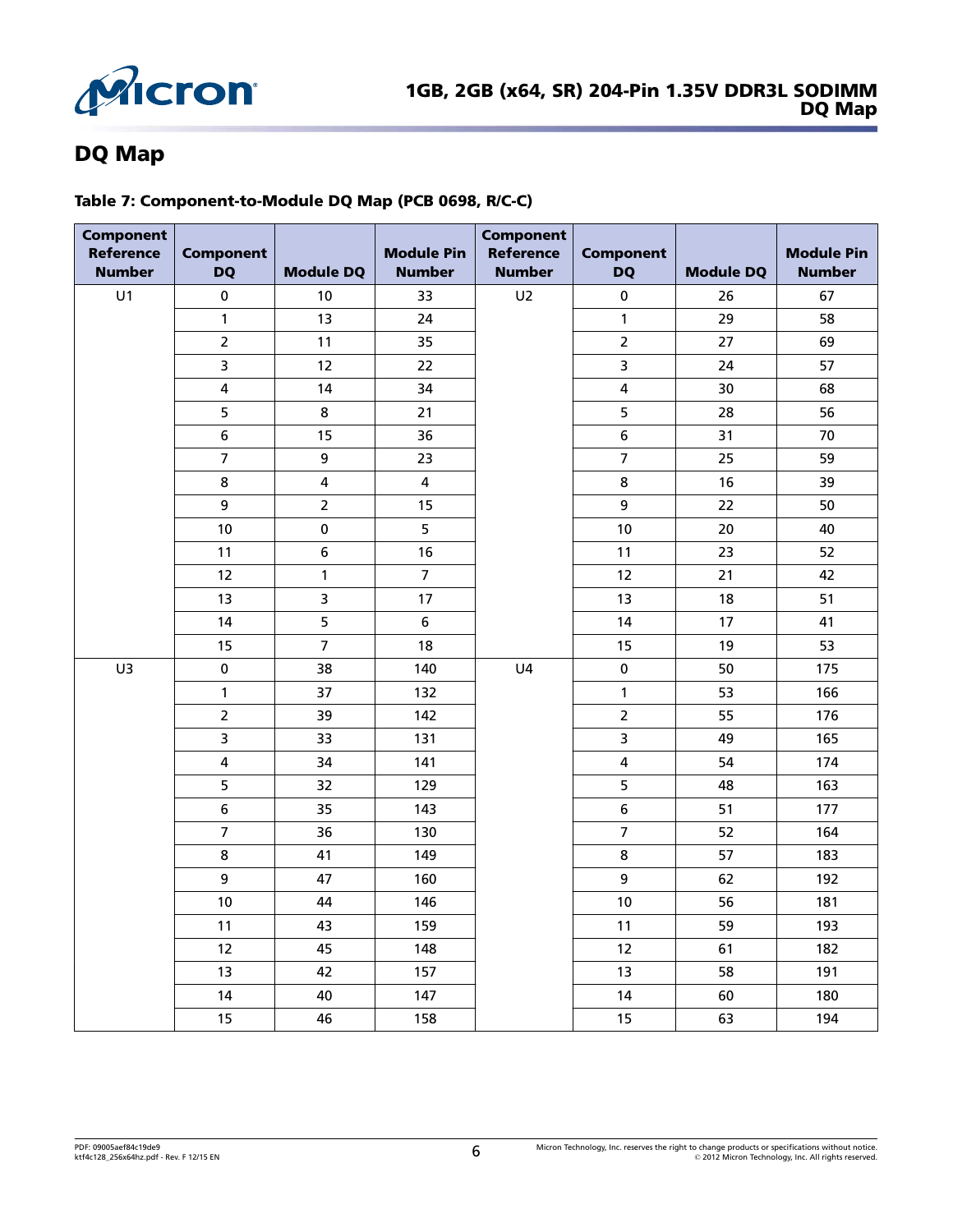

### Table 8: Component-to-Module DQ Map (PCB 2085, R/C-C3)

| <b>Component</b><br><b>Reference</b><br><b>Number</b> | <b>Component</b><br><b>DQ</b> | <b>Module DQ</b> | <b>Module Pin</b><br><b>Number</b> | <b>Component</b><br><b>Reference</b><br><b>Number</b> | <b>Component</b><br><b>DQ</b> | <b>Module DQ</b> | <b>Module Pin</b><br><b>Number</b> |
|-------------------------------------------------------|-------------------------------|------------------|------------------------------------|-------------------------------------------------------|-------------------------------|------------------|------------------------------------|
| U1                                                    | $\pmb{0}$                     | 10               | 31                                 | U <sub>2</sub>                                        | $\pmb{0}$                     | 26               | 63                                 |
|                                                       | $\mathbf{1}$                  | 13               | 24                                 |                                                       | $\mathbf{1}$                  | 29               | 56                                 |
|                                                       | $\overline{2}$                | 11               | 33                                 |                                                       | $\overline{2}$                | 27               | 65                                 |
|                                                       | 3                             | 12               | 22                                 |                                                       | 3                             | 24               | 55                                 |
|                                                       | $\overline{\mathbf{4}}$       | 14               | 34                                 |                                                       | $\overline{\mathbf{4}}$       | 30               | 66                                 |
|                                                       | 5                             | 8                | 19                                 |                                                       | 5                             | 28               | 54                                 |
|                                                       | 6                             | 15               | 36                                 |                                                       | 6                             | 31               | 68                                 |
|                                                       | $\overline{7}$                | 9                | 21                                 |                                                       | $\overline{7}$                | 25               | 57                                 |
|                                                       | 8                             | 4                | $\overline{\mathbf{4}}$            |                                                       | 8                             | 16               | 37                                 |
|                                                       | 9                             | $\overline{2}$   | 13                                 |                                                       | 9                             | 22               | 48                                 |
|                                                       | 10                            | $\pmb{0}$        | 5                                  |                                                       | 10                            | 20               | 40                                 |
|                                                       | 11                            | 6                | 16                                 |                                                       | 11                            | 23               | 50                                 |
|                                                       | 12                            | $\mathbf{1}$     | $\overline{7}$                     |                                                       | 12                            | 21               | 42                                 |
|                                                       | 13                            | 3                | 15                                 |                                                       | 13                            | 18               | 49                                 |
|                                                       | 14                            | 5                | 6                                  |                                                       | 14                            | 17               | 39                                 |
|                                                       | 15                            | $\overline{7}$   | 18                                 |                                                       | 15                            | 19               | 51                                 |
| U <sub>4</sub>                                        | $\pmb{0}$                     | 38               | 142                                | U <sub>5</sub>                                        | $\pmb{0}$                     | 50               | 177                                |
|                                                       | $\mathbf{1}$                  | 37               | 136                                |                                                       | $\mathbf{1}$                  | 53               | 168                                |
|                                                       | $\overline{2}$                | 39               | 144                                |                                                       | $\overline{2}$                | 55               | 176                                |
|                                                       | $\overline{\mathbf{3}}$       | 33               | 135                                |                                                       | $\overline{\mathbf{3}}$       | 49               | 167                                |
|                                                       | $\overline{\mathbf{4}}$       | 34               | 145                                |                                                       | $\overline{\mathbf{4}}$       | 54               | 174                                |
|                                                       | 5                             | 32               | 133                                |                                                       | 5                             | 48               | 165                                |
|                                                       | 6                             | 35               | 147                                |                                                       | 6                             | 51               | 179                                |
|                                                       | $\overline{7}$                | 36               | 134                                |                                                       | $\overline{7}$                | 52               | 166                                |
|                                                       | 8                             | 41               | 153                                |                                                       | 8                             | 57               | 185                                |
|                                                       | 9                             | 47               | 162                                |                                                       | 9                             | 62               | 192                                |
|                                                       | 10                            | 44               | 148                                |                                                       | 10                            | 56               | 183                                |
|                                                       | 11                            | 43               | 161                                |                                                       | 11                            | 59               | 193                                |
|                                                       | 12                            | 45               | 150                                |                                                       | 12                            | 61               | 182                                |
|                                                       | 13                            | 42               | 159                                |                                                       | 13                            | 58               | 191                                |
|                                                       | 14                            | 40               | 151                                |                                                       | 14                            | 60               | 180                                |
|                                                       | 15                            | 46               | 160                                |                                                       | 15                            | 63               | 194                                |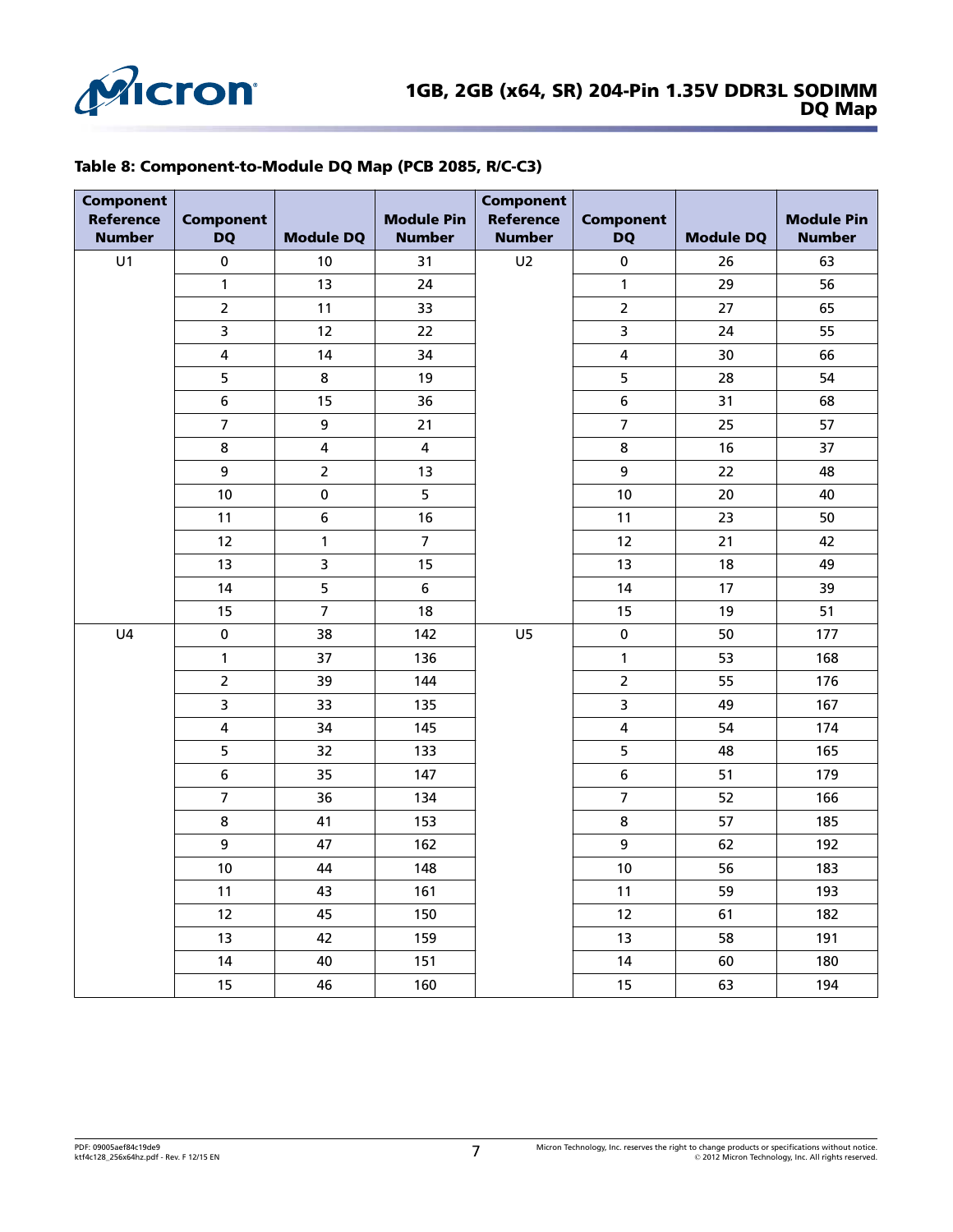

# Functional Block Diagram

### Figure 2: Functional Block Diagram (PCB 0698, R/C-C)



Note: 1. The ZQ ball on each DDR3 component is connected to an external 240Ω ±1% resistor that is tied to ground. It is used for the calibration of the component's ODT and output driver.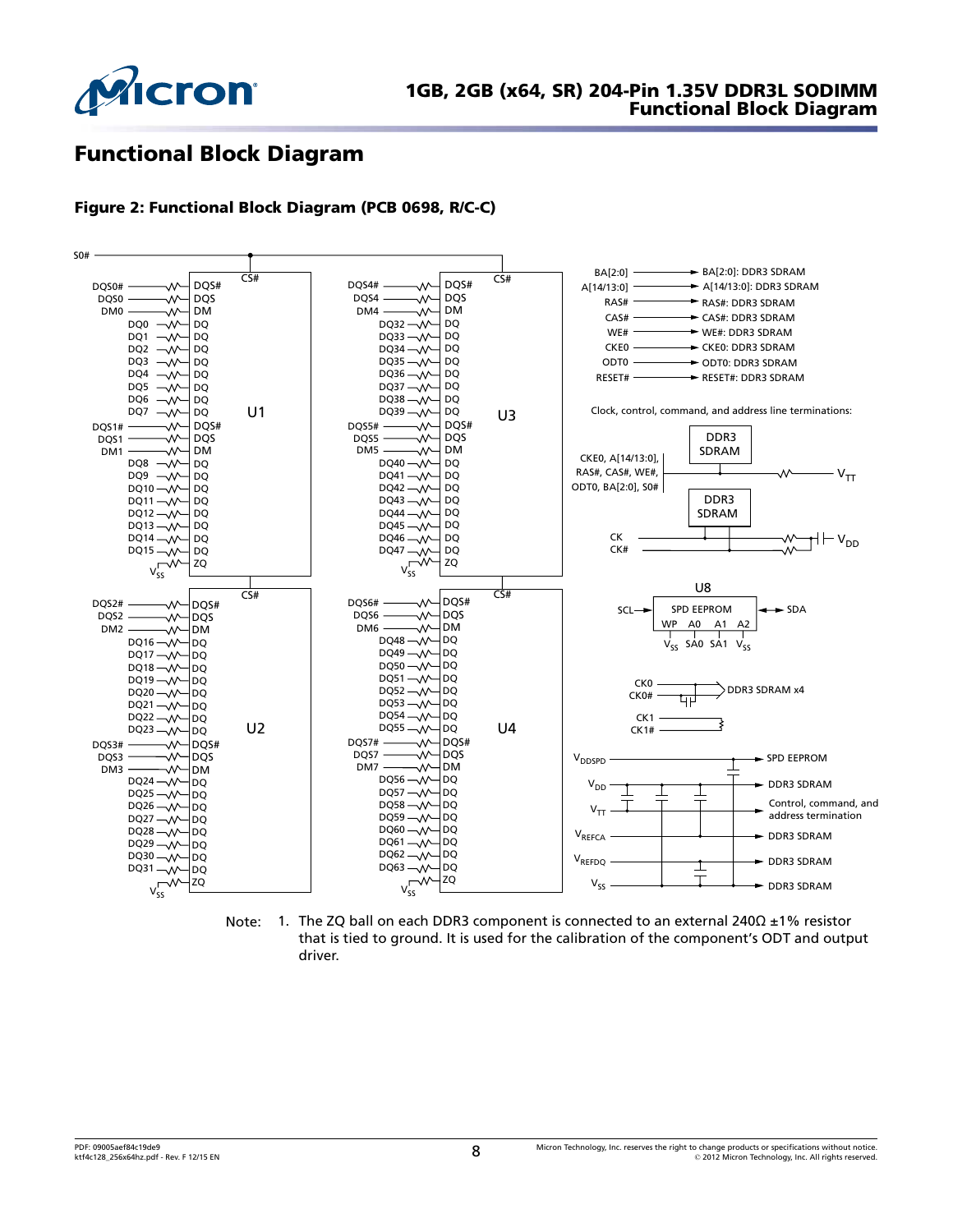

### 1GB, 2GB (x64, SR) 204-Pin 1.35V DDR3L SODIMM Functional Block Diagram





Note: 1. The ZQ ball on each DDR3 component is connected to an external 240Ω ±1% resistor that is tied to ground. It is used for the calibration of the component's ODT and output driver.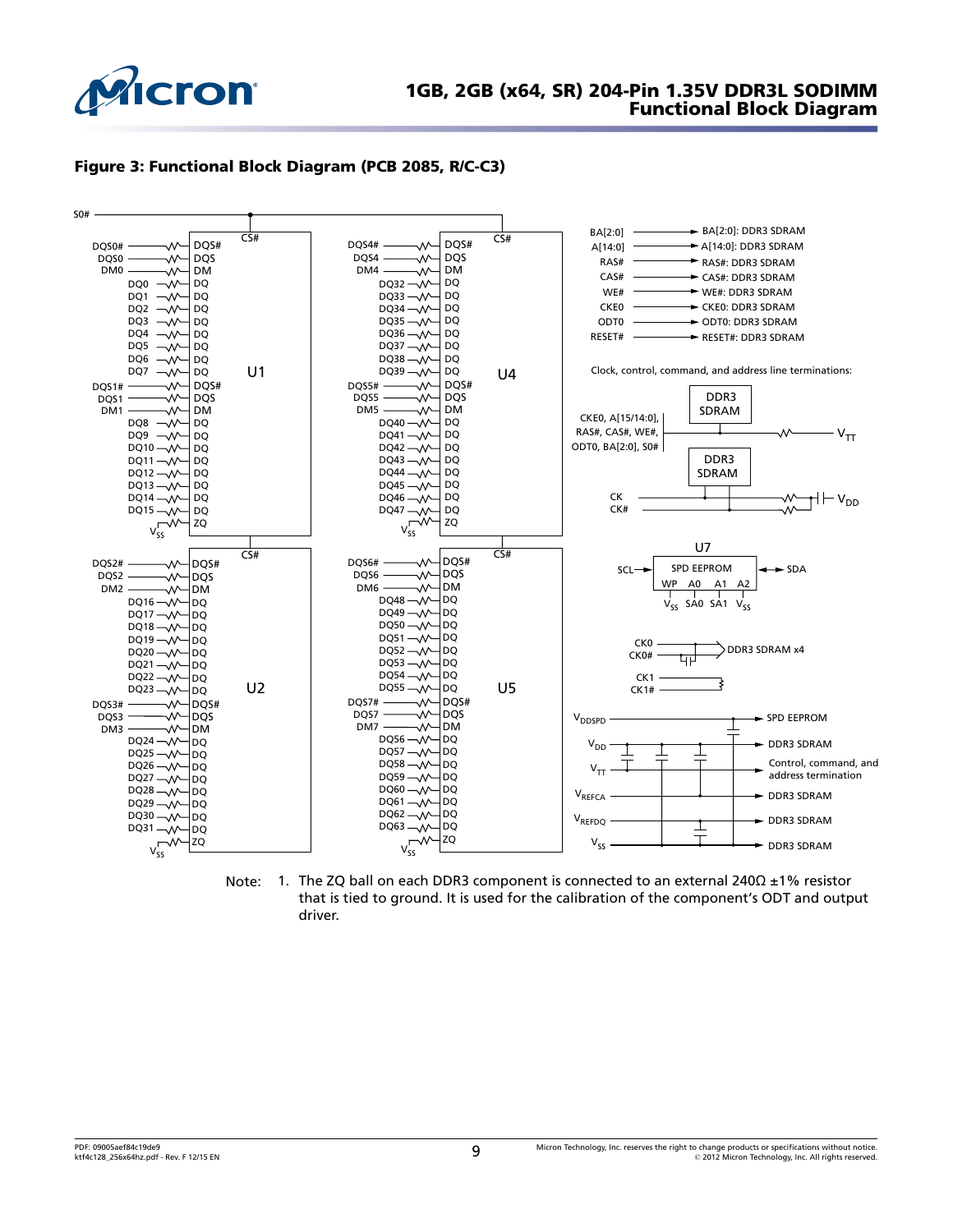

# General Description

DDR3 SDRAM modules are high-speed, CMOS dynamic random access memory modules that use internally configured 8-bank DDR3 SDRAM devices. DDR3 SDRAM modules use DDR architecture to achieve high-speed operation. DDR3 architecture is essentially an 8*n*-prefetch architecture with an interface designed to transfer two data words per clock cycle at the I/O pins. A single read or write access for the DDR3 SDRAM module effectively consists of a single 8*n*-bit-wide, one-clock-cycle data transfer at the internal DRAM core and eight corresponding *n*-bit-wide, one-half-clock-cycle data transfers at the I/O pins.

DDR3 modules use two sets of differential signals: DQS, DQS# to capture data and CK and CK# to capture commands, addresses, and control signals. Differential clocks and data strobes ensure exceptional noise immunity for these signals and provide precise crossing points to capture input signals.

### Fly-By Topology

DDR3 modules use faster clock speeds than earlier DDR technologies, making signal quality more important than ever. For improved signal quality, the clock, control, command, and address buses have been routed in a fly-by topology, where each clock, control, command, and address pin on each DRAM is connected to a single trace and terminated (rather than a tree structure, where the termination is off the module near the connector). Inherent to fly-by topology, the timing skew between the clock and DQS signals can be easily accounted for by using the write-leveling feature of DDR3.

# Serial Presence-Detect EEPROM Operation

DDR3 SDRAM modules incorporate serial presence-detect. The SPD data is stored in a 256-byte EEPROM. The first 128 bytes are programmed by Micron to comply with JEDEC standard JC-45, "Appendix X: Serial Presence Detect (SPD) for DDR3 SDRAM Modules." These bytes identify module-specific timing parameters, configuration information, and physical attributes. The remaining 128 bytes of storage are available for use by the customer. System READ/WRITE operations between the master (system logic) and the slave EEPROM device occur via a standard  $I<sup>2</sup>C$  bus using the DIMM's SCL (clock) SDA (data), and SA (address) pins. Write protect (WP) is connected to  $V_{SS}$ , permanently disabling hardware write protection. For further information refer to Micron technical note TN-04-42, "Memory Module Serial Presence-Detect."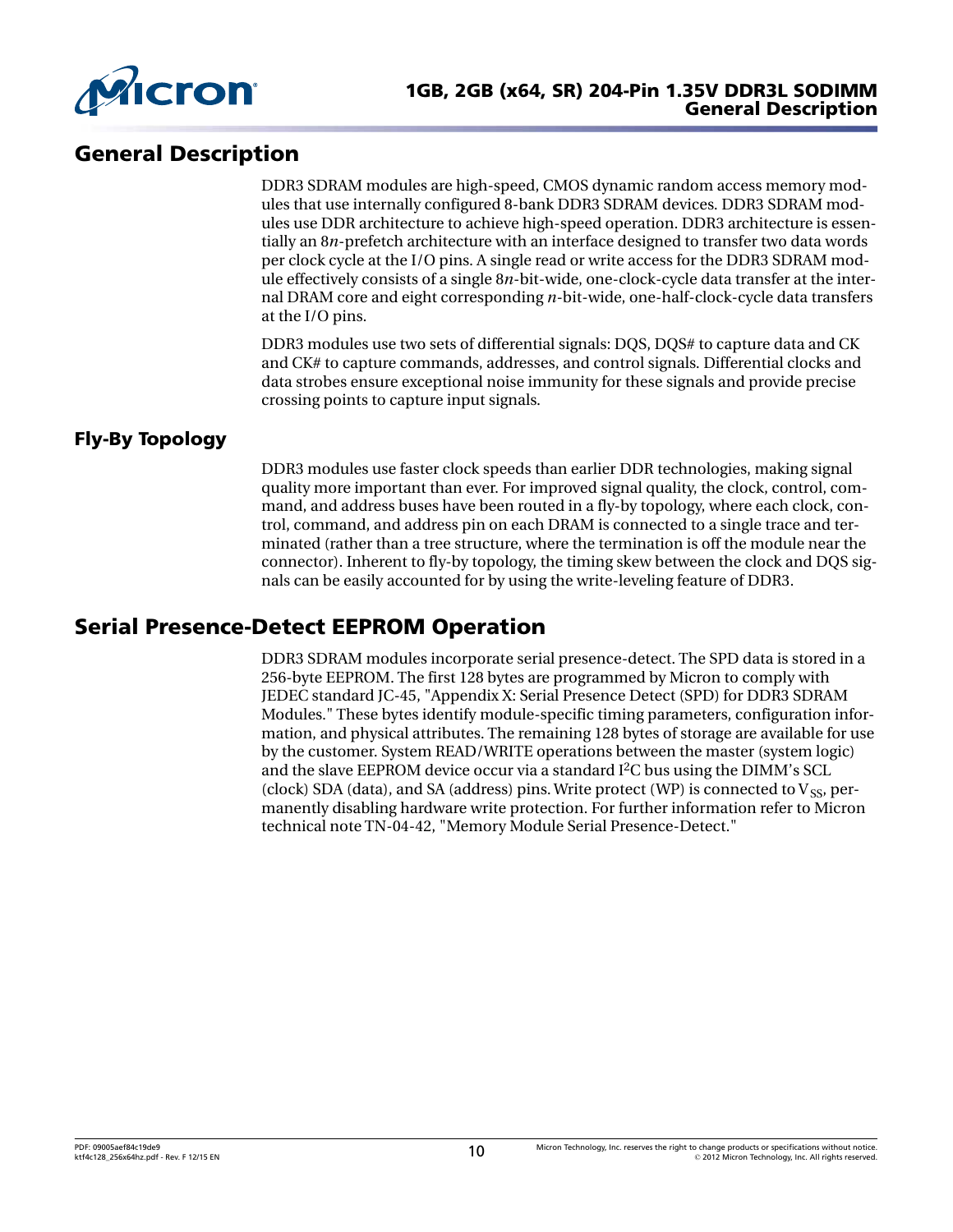

# Electrical Specifications

Stresses greater than those listed may cause permanent damage to the module. This is a stress rating only, and functional operation of the module at these or any other conditions outside those indicated in each device's data sheet is not implied. Exposure to absolute maximum rating conditions for extended periods may adversely affect reliability.

### Table 9: Absolute Maximum Ratings

| <b>Symbol</b>                      | <b>Parameter</b>                             | <b>Min</b> | <b>Max</b> | <b>Units</b> |
|------------------------------------|----------------------------------------------|------------|------------|--------------|
| V <sub>DD</sub>                    | $V_{DD}$ supply voltage relative to $V_{SS}$ | $-0.4$     | '.975      |              |
| $V_{IN}$<br><b>V<sub>OUT</sub></b> | Voltage on any pin relative to $V_{SS}$      | $-0.4$     | 1.975      |              |

### Table 10: Operating Conditions

| <b>Symbol</b>    | Parameter                                                                                                                                                        |                                                                               | <b>Min</b>           | <b>Nom</b>                     | <b>Max</b>           | <b>Units</b>   | <b>Notes</b> |
|------------------|------------------------------------------------------------------------------------------------------------------------------------------------------------------|-------------------------------------------------------------------------------|----------------------|--------------------------------|----------------------|----------------|--------------|
| $V_{DD}$         | V <sub>DD</sub> supply voltage                                                                                                                                   |                                                                               | 1.283                | 1.35                           | 1.45                 | $\vee$         |              |
|                  |                                                                                                                                                                  |                                                                               | 1.425                | 1.5                            | 1.575                | $\vee$         | $\mathbf{1}$ |
| $V_{REFCA(DC)}$  | Input reference voltage command/address bus                                                                                                                      |                                                                               | $0.49 \times V_{DD}$ | $0.5 \times V_{DD}$            | $0.51 \times V_{DD}$ | $\vee$         |              |
| $V_{REFDQ(DC)}$  | I/O reference voltage DQ bus                                                                                                                                     |                                                                               | $0.49 \times V_{DD}$ | $0.5 \times V_{DD}$            | $0.51 \times V_{DD}$ | $\vee$         |              |
| $I_{\text{VTT}}$ | Termination reference current from $V_{TT}$                                                                                                                      |                                                                               | $-600$               |                                | 600                  | mA             |              |
| $V_{TT}$         | Termination reference voltage (DC) - command/<br>address bus                                                                                                     | $0.49 \times V_{DD}$ -<br>20mV                                                | $0.5 \times V_{DD}$  | $0.51 \times V_{DD} +$<br>20mV | $\vee$               | $\overline{2}$ |              |
| 4                | Input leakage current; Any input<br>$0V \le V_{IN} \le V_{DD}$ ; V <sub>REF</sub> input $0V \le V_{IN}$<br>$\leq$ 0.95V (All other pins not under<br>$test = 0V$ | Address inputs,<br>RAS#, CAS#,<br><b>WE#, S#, CKE,</b><br>ODT, BA, CK,<br>CK# | $-8$                 | $\mathbf 0$                    | 8                    | μA             |              |
|                  |                                                                                                                                                                  | <b>DM</b>                                                                     | $-2$                 | $\mathbf{0}$                   | $\overline{2}$       |                |              |
| $I_{OZ}$         | Output leakage current; $0V \leq V_{\text{OUT}}$<br>$\leq$ V <sub>DDO</sub> ; DQ and ODT are disabled;<br><b>ODT is HIGH</b>                                     | DQ, DQS, DQS#                                                                 | $-5$                 | $\mathbf 0$                    | 5                    | μA             |              |
| <b>I</b> VREF    | $V_{REF}$ supply leakage current; $V_{REFDQ} = V_{DD}/2$ or $V_{REF}$ .<br>$_{CA}$ = V <sub>DD</sub> /2 (All other pins not under test = 0V)                     |                                                                               | $-4$                 | $\Omega$                       | 4                    | μA             |              |
| $T_A$            | Module ambient operating tem-<br>perature                                                                                                                        | Commercial                                                                    | $\mathbf 0$          |                                | 70                   | °C             | 3, 4         |
| $T_C$            | DDR3 SDRAM component case op-<br>erating temperature                                                                                                             | Commercial                                                                    | $\mathbf 0$          |                                | 95                   | °C             | 3, 4, 5      |

Notes: 1. Module is backward-compatible with 1.5V operation. Refer to device specification for details and operation guidance.

- 2.  $V_{TT}$  termination voltage in excess of the stated limit will adversely affect the command and address signals' voltage margin and will reduce timing margins.
- 3.  $T_A$  and  $T_C$  are simultaneous requirements.
- 4. For further information, refer to technical note TN-00-08: "Thermal Applications," available on Micron's Web site.
- 5. The refresh rate is required to double when  $85^{\circ}$ C < T<sub>C</sub> ≤ 95°C.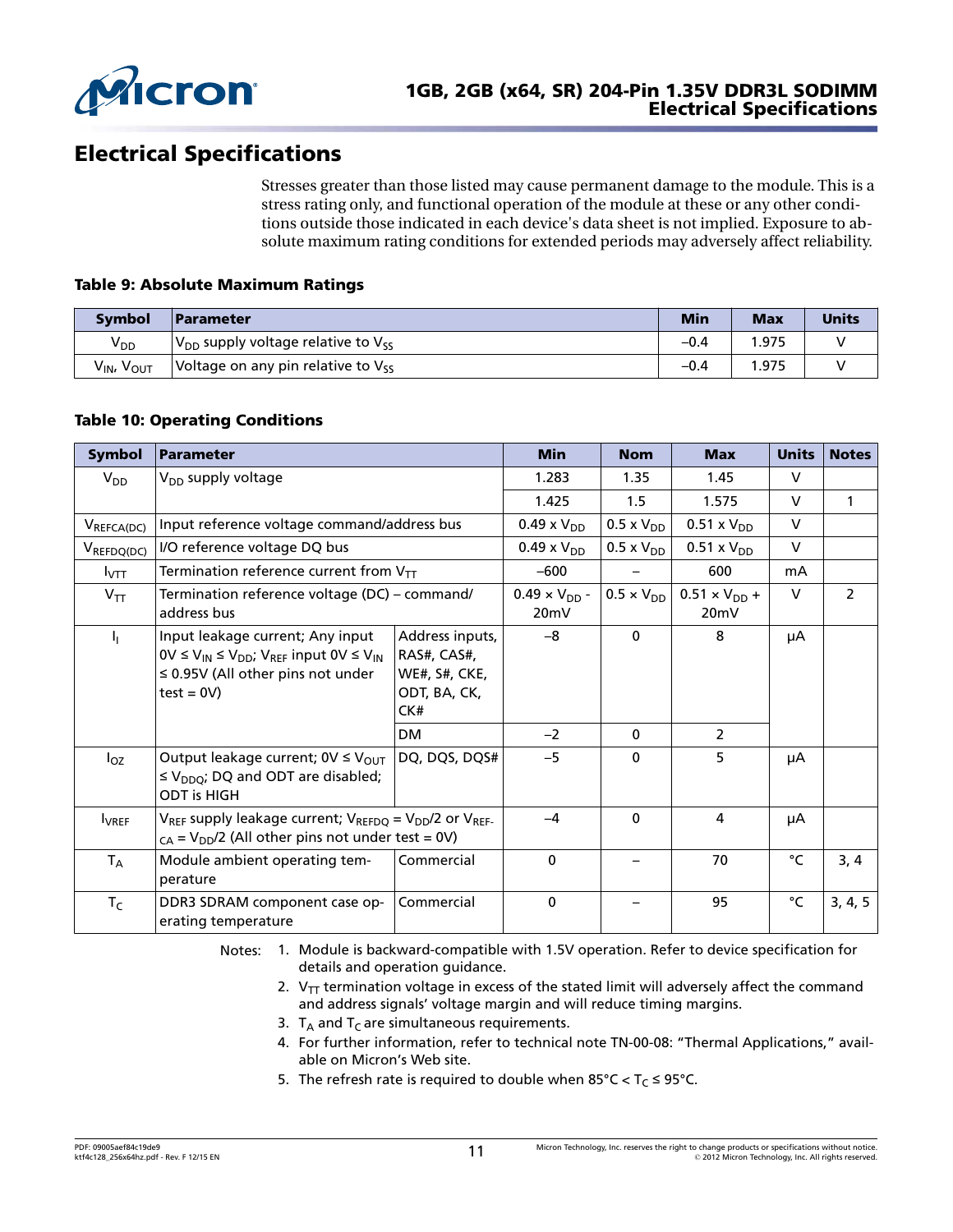

# DRAM Operating Conditions

Recommended AC operating conditions are given in the DDR3 component data sheets. Component specifications are available at [micron.com.](http://www.micron.com) Module speed grades correlate with component speed grades, as shown below.

### Table 11: Module and Component Speed Grades

DDR3 components may exceed the listed module speed grades; module may not be available in all listed speed grades

| <b>Module Speed Grade</b> | <b>Component Speed Grade</b> |
|---------------------------|------------------------------|
| $-2G1$                    | $-093$                       |
| $-1G9$                    | $-107$                       |
| $-1G6$                    | $-125$                       |
| $-1G4$                    | $-15E$                       |
| $-1G1$                    | $-187E$                      |
| $-1G0$                    | $-187$                       |
| $-80C$                    | $-25E$                       |
| $-80B$                    | $-25$                        |

### Design Considerations

#### **Simulations**

Micron memory modules are designed to optimize signal integrity through carefully designed terminations, controlled board impedances, routing topologies, trace length matching, and decoupling. However, good signal integrity starts at the system level. Micron encourages designers to simulate the signal characteristics of the system's memory bus to ensure adequate signal integrity of the entire memory system.

#### **Power**

Operating voltages are specified at the DRAM, not at the edge connector of the module. Designers must account for any system voltage drops at anticipated power levels to ensure the required supply voltage is maintained.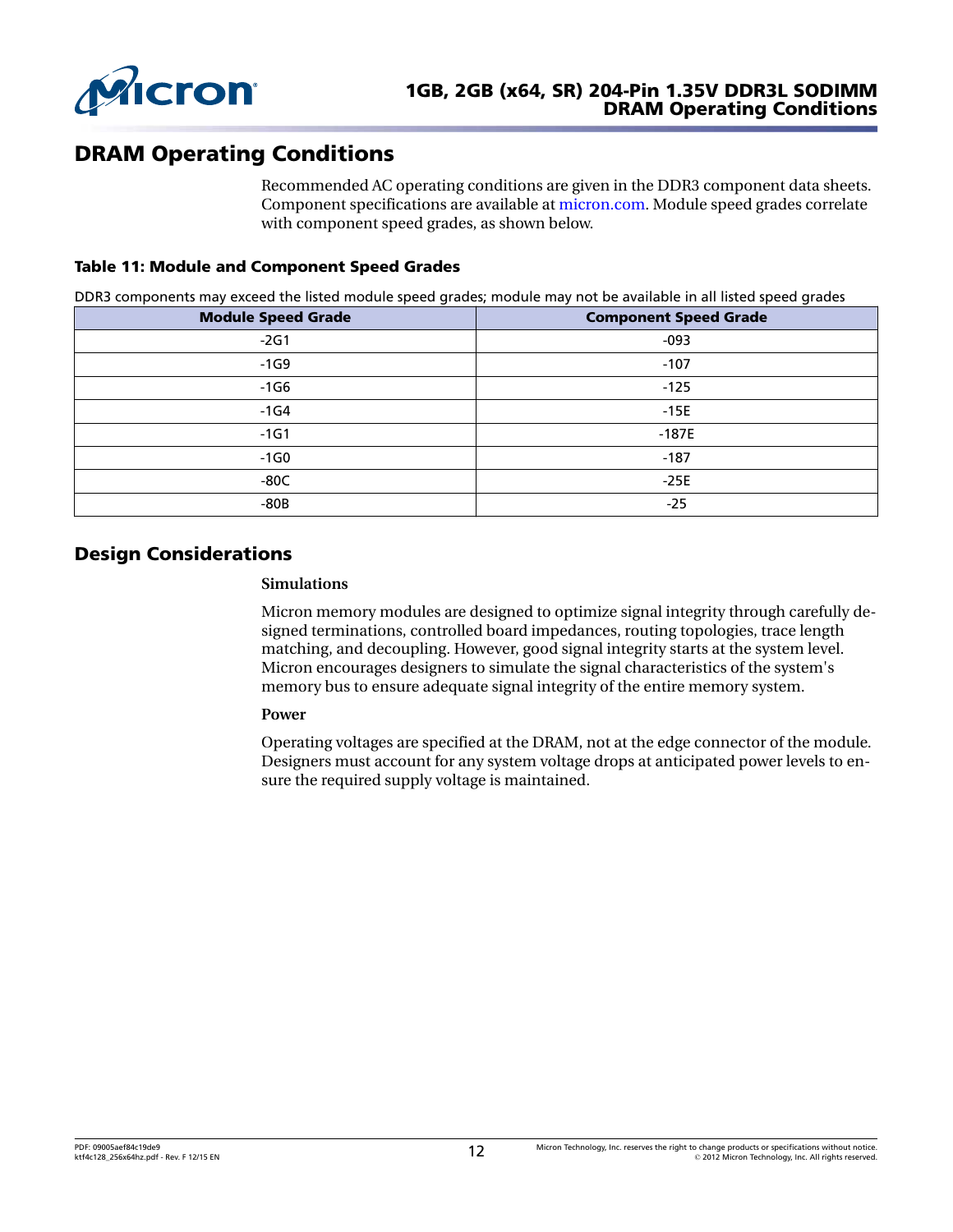

# **I<sub>DD</sub>** Specifications

### Table 12: DDR3 I<sub>DD</sub> Specifications and Conditions - 1GB (Die Revision K)

Values are for the MT41K128M16 DDR3L SDRAM only and are computed from values specified in the 2Gb 1.35V (128 Meg x 16) component data sheet

| Parameter                                                               | <b>Symbol</b>             | 1600 | <b>Units</b> |
|-------------------------------------------------------------------------|---------------------------|------|--------------|
| Operating current 0: One bank ACTIVATE-to-PRECHARGE                     | $I_{DD0}$                 | 184  | mA           |
| Operating current 1: One bank ACTIVATE-to-READ-to-PRECHARGE             | I <sub>DD1</sub>          | 260  | mA           |
| Precharge power-down current: Slow exit                                 | <b>DD2PO</b>              | 48   | mA           |
| Precharge power-down current: Fast exit                                 | DD <sub>2P1</sub>         | 56   | mA           |
| Precharge quiet standby current                                         | $I_{DD2O}$                | 80   | mA           |
| Precharge standby current                                               | <b>I</b> DD <sub>2N</sub> | 84   | mA           |
| Precharge standby ODT current                                           | <b>I</b> DD2NT            | 136  | mA           |
| Active power-down current                                               | $I_{DD3P}$                | 84   | mA           |
| Active standby current                                                  | <b>I</b> DD3N             | 136  | mA           |
| Burst read operating current                                            | <b>I</b> DD4R             | 512  | mA           |
| Burst write operating current                                           | <b>I</b> DD <sub>4W</sub> | 552  | mA           |
| Refresh current                                                         | <b>I</b> DD5B             | 720  | mA           |
| Self refresh temperature current: MAX $T_c = 85^{\circ}C$               | $I_{DD6}$                 | 48   | mA           |
| Self refresh temperature current (SRT-enabled): MAX $T_c = 95^{\circ}C$ | <b>I</b> DD6ET            | 60   | mA           |
| All banks interleaved read current                                      | I <sub>DD7</sub>          | 780  | mA           |
| Reset current                                                           | I <sub>DD8</sub>          | 56   | mA           |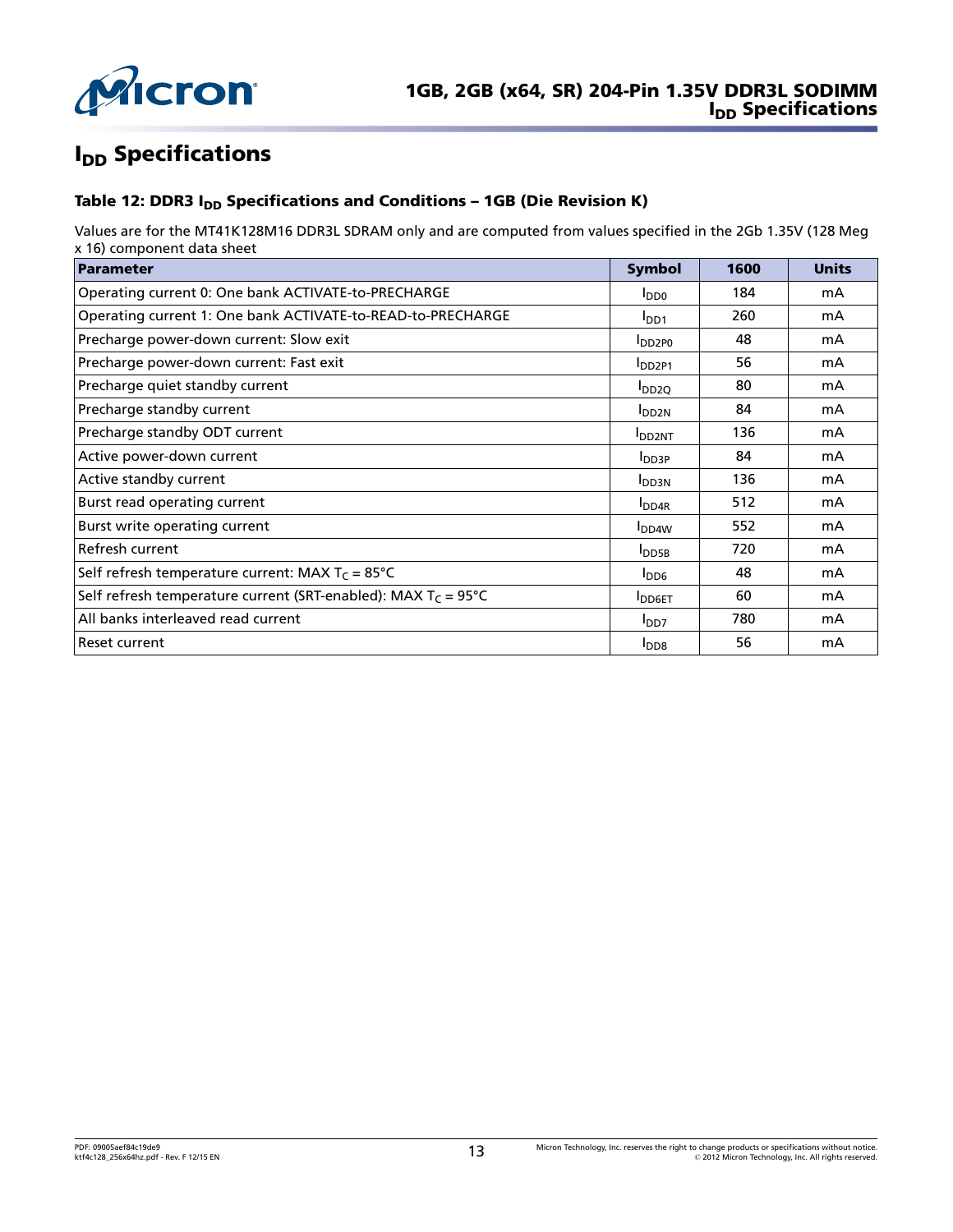

### Table 13: DDR3  $I_{DD}$  Specifications and Conditions – 2GB (Die Revision E)

Values are for the MT41K256M16 DDR3L SDRAM only and are computed from values specified in the 4Gb 1.35V (256 Meg x 16) component data sheet

| <b>Parameter</b>                                                        | <b>Symbol</b>             | 1866 | 1600 | <b>Units</b> |
|-------------------------------------------------------------------------|---------------------------|------|------|--------------|
| Operating current 0: One bank ACTIVATE-to-PRECHARGE                     | $I_{DD0}$                 | 292  | 264  | mA           |
| Operating current 1: One bank ACTIVATE-to-READ-to-PRECHARGE             | I <sub>DD1</sub>          | 364  | 348  | mA           |
| Precharge power-down current: Slow exit                                 | $I_{DD2PO}$               | 72   | 72   | mA           |
| Precharge power-down current: Fast exit                                 | <b>IDD2P1</b>             | 148  | 128  | mA           |
| Precharge quiet standby current                                         | $I_{DD2O}$                | 140  | 128  | mA           |
| Precharge standby current                                               | <b>I</b> DD <sub>2N</sub> | 140  | 128  | mA           |
| Precharge standby ODT current                                           | <b>I</b> DD2NT            | 180  | 168  | mA           |
| Active power-down current                                               | I <sub>DD3P</sub>         | 164  | 152  | mA           |
| Active standby current                                                  | <b>I</b> DD3N             | 196  | 188  | mA           |
| Burst read operating current                                            | I <sub>DD4R</sub>         | 1008 | 940  | mA           |
| Burst write operating current                                           | $I_{DD4W}$                | 760  | 684  | mA           |
| Refresh current                                                         | <b>I</b> DD5B             | 968  | 940  | mA           |
| Self refresh temperature current: MAX $T_c = 85^{\circ}C$               | $I_{DD6}$                 | 80   | 80   | mA           |
| Self refresh temperature current (SRT-enabled): MAX $T_c = 95^{\circ}C$ | <b>I</b> DD6ET            | 100  | 100  | mA           |
| All banks interleaved read current                                      | I <sub>DD7</sub>          | 1096 | 972  | mA           |
| Reset current                                                           | $I_{DD8}$                 | 80   | 80   | mA           |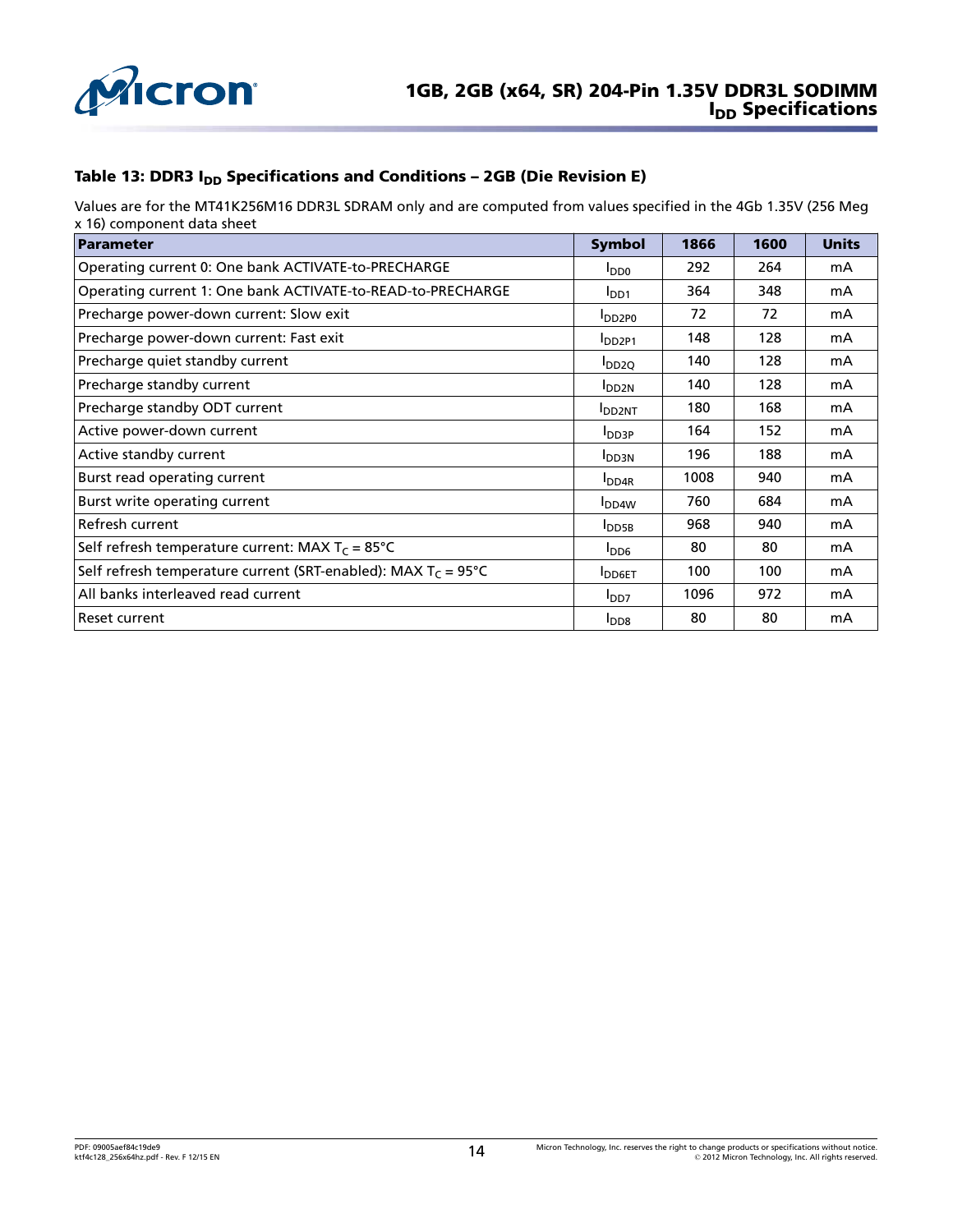

### Table 14: DDR3  $I_{DD}$  Specifications and Conditions – 2GB (Die Revision P)

Values are for the MT41K256M16 DDR3L SDRAM only and are computed from values specified in the 4Gb 1.35V (256 Meg x 16) component data sheet

| <b>Parameter</b>                                                        | <b>Symbol</b>     | 1866 | 1600 | <b>Units</b> |
|-------------------------------------------------------------------------|-------------------|------|------|--------------|
| Operating current 0: One bank ACTIVATE-to-PRECHARGE                     | oaal              | 128  | 128  | mA           |
| Operating current 1: One bank ACTIVATE-to-READ-to-PRECHARGE             | I <sub>DD1</sub>  | 184  | 180  | mA           |
| Precharge power-down current: Slow exit                                 | $I_{DD2PO}$       | 48   | 48   | mA           |
| Precharge power-down current: Fast exit                                 | <b>IDD2P1</b>     | 48   | 48   | mA           |
| Precharge quiet standby current                                         | $I_{DD2Q}$        | 60   | 60   | mA           |
| Precharge standby current                                               | I <sub>DD2N</sub> | 68   | 68   | mA           |
| Precharge standby ODT current                                           | <b>I</b> DD2NT    | 92   | 92   | mA           |
| Active power-down current                                               | $I_{DD3P}$        | 68   | 68   | mA           |
| Active standby current                                                  | <b>IDD3N</b>      | 92   | 88   | mA           |
| Burst read operating current                                            | I <sub>DD4R</sub> | 416  | 368  | mA           |
| Burst write operating current                                           | I <sub>DD4W</sub> | 468  | 424  | mA           |
| Refresh current                                                         | <b>I</b> DD5B     | 624  | 624  | mA           |
| Self refresh temperature current: MAX $T_c = 85^{\circ}C$               | $I_{DD6}$         | 60   | 60   | mA           |
| Self refresh temperature current (SRT-enabled): MAX $T_c = 95^{\circ}C$ | <b>IDD6ET</b>     | 92   | 92   | mA           |
| All banks interleaved read current                                      | I <sub>DD7</sub>  | 588  | 528  | mA           |
| Reset current                                                           | I <sub>DD8</sub>  | 56   | 56   | mA           |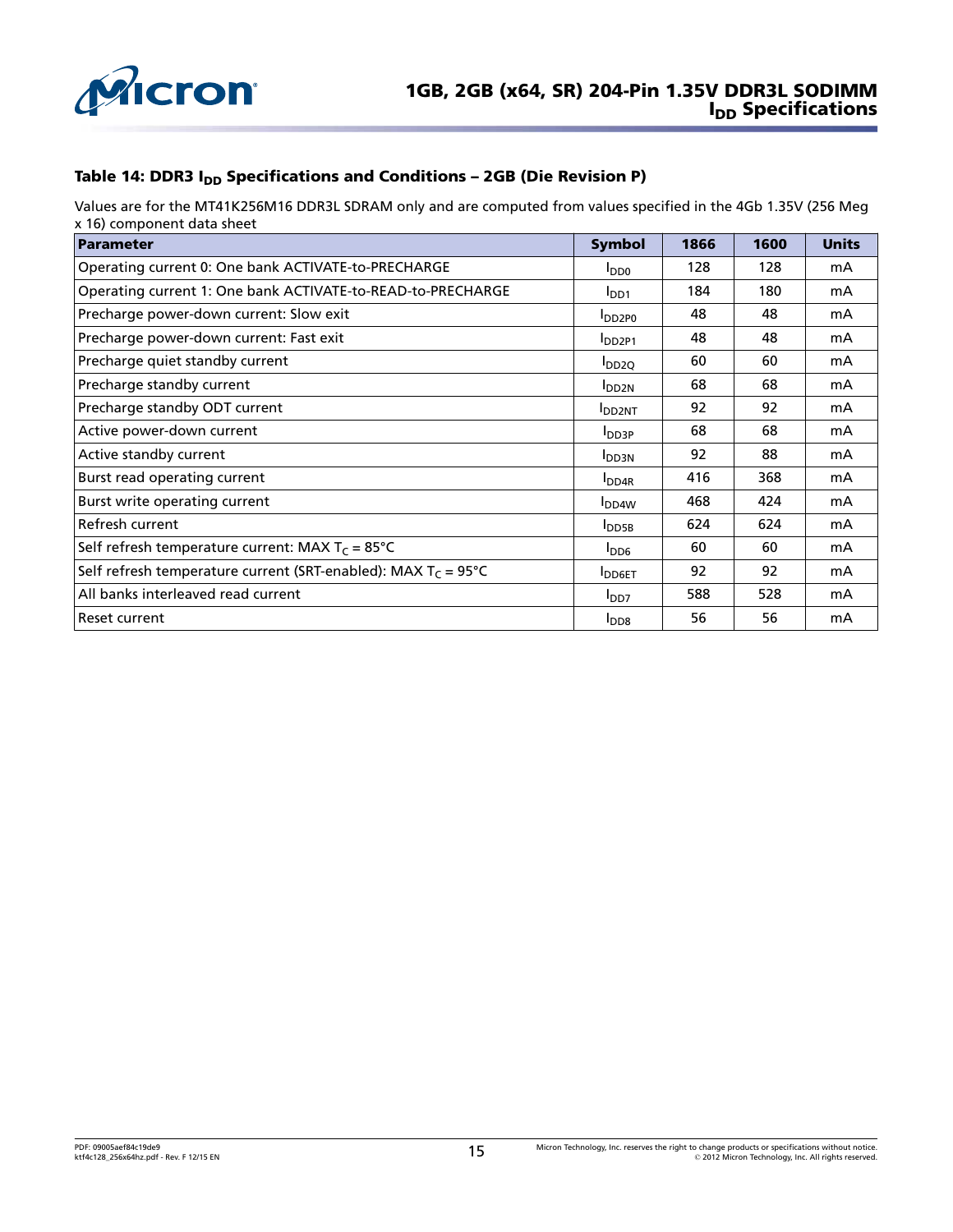

# Serial Presence-Detect EEPROM

For the latest SPD data, refer to Micron's SPD page: [micron.com/spd.](http://www.micron.com/spd)

### Table 15: Serial Presence-Detect EEPROM DC Operating Conditions

| All voltages referenced to $V_{DDSPD}$                            |                    |                          |                   |              |  |
|-------------------------------------------------------------------|--------------------|--------------------------|-------------------|--------------|--|
| <b>Parameter/Condition</b>                                        | <b>Symbol</b>      | <b>Min</b>               | <b>Max</b>        | <b>Units</b> |  |
| Supply voltage                                                    | V <sub>DDSPD</sub> | 3.0                      | 3.6               |              |  |
| Input low voltage: Logic 0; All inputs                            | $V_{IL}$           | $-0.45$                  | $V_{DDSPD}$ x 0.3 |              |  |
| Input high voltage: Logic 1; All inputs                           | $V_{\sf IH}$       | $V_{\text{DDSPD}}$ x 0.7 | $V_{DDSPD} + 1.0$ |              |  |
| Output low voltage: $I_{\text{OUT}} = 3 \text{mA}$                | $V_{OL}$           |                          | 0.4               |              |  |
| Input leakage current: $V_{IN}$ = GND to $V_{DD}$                 | Чμ                 | 0.1                      | 2.0               | μA           |  |
| Output leakage current: $V_{\text{OUT}}$ = GND to $V_{\text{DD}}$ | <sup>I</sup> LO    | 0.05                     | 2.0               | μA           |  |

### Table 16: Serial Presence-Detect EEPROM AC Operating Conditions

| <b>Parameter/Condition</b>                            | <b>Symbol</b>       | <b>Min</b>  | <b>Max</b> | <b>Units</b> | <b>Notes</b>   |
|-------------------------------------------------------|---------------------|-------------|------------|--------------|----------------|
| Clock frequency                                       | tscl                | 10          | 400        | kHz          |                |
| Clock pulse width HIGH time                           | <sup>t</sup> HIGH   | 0.6         |            | μs           |                |
| Clock pulse width LOW time                            | t <sub>LOW</sub>    | 1.3         |            | μs           |                |
| SDA rise time                                         | ${}^{\rm t}$ R      |             | 300        | μs           |                |
| SDA fall time                                         | tF                  | 20          | 300        | ns           |                |
| Data-in setup time                                    | <sup>t</sup> SU:DAT | 100         |            | ns           |                |
| Data-in hold time                                     | <sup>t</sup> HD:DI  | $\mathbf 0$ |            | μs           |                |
| Data-out hold time                                    | <sup>t</sup> HD:DAT | 200         | 900        | ns           |                |
| Data out access time from SCL LOW                     | <sup>t</sup> AA:DAT | 0.2         | 0.9        | μs           | $\overline{2}$ |
| Start condition setup time                            | tsu:STA             | 0.6         |            | <b>LIS</b>   | 3              |
| Start condition hold time                             | <sup>t</sup> HD:STA | 0.6         |            | μs           |                |
| Stop condition setup time                             | tsu:STO             | 0.6         |            | μs           |                |
| Time the bus must be free before a new transition can | <sup>t</sup> BUF    | 1.3         |            | μs           |                |
| start                                                 |                     |             |            |              |                |
| <b>WRITE time</b>                                     | tw                  |             | 10         | ms           |                |

Notes: 1. Guaranteed by design and characterization, not necessarily tested.

2. To avoid spurious start and stop conditions, a minimum delay is placed between the falling edge of SCL and the falling or rising edge of SDA.

3. For a restart condition, or following a WRITE cycle.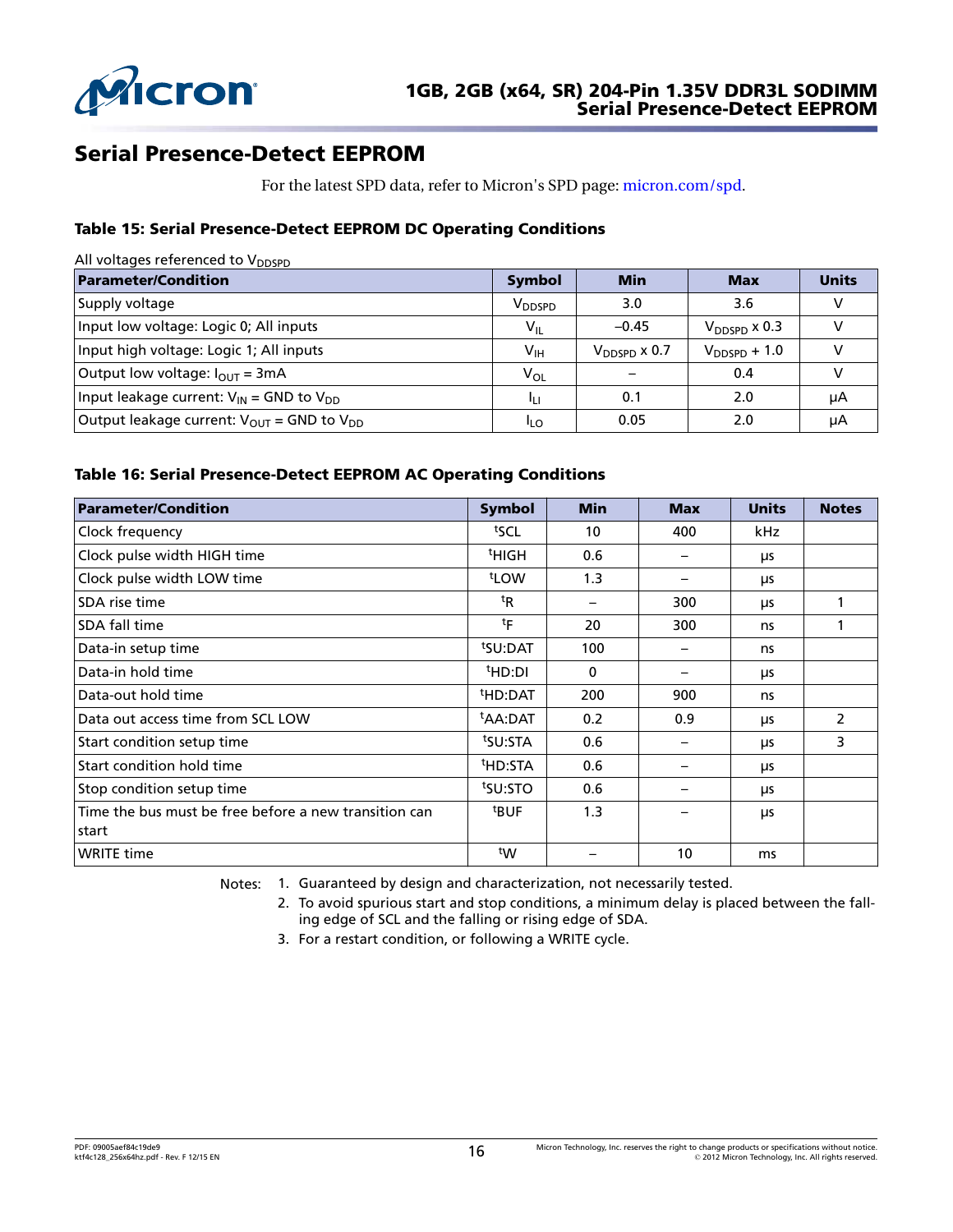

# Module Dimensions

### Figure 4: 204-Pin DDR3 SODIMM (PCB 0998, R/C-C)



Notes: 1. All dimensions are in millimeters (inches); MAX/MIN or typical (TYP) where noted. 2. The dimensional diagram is for reference only.